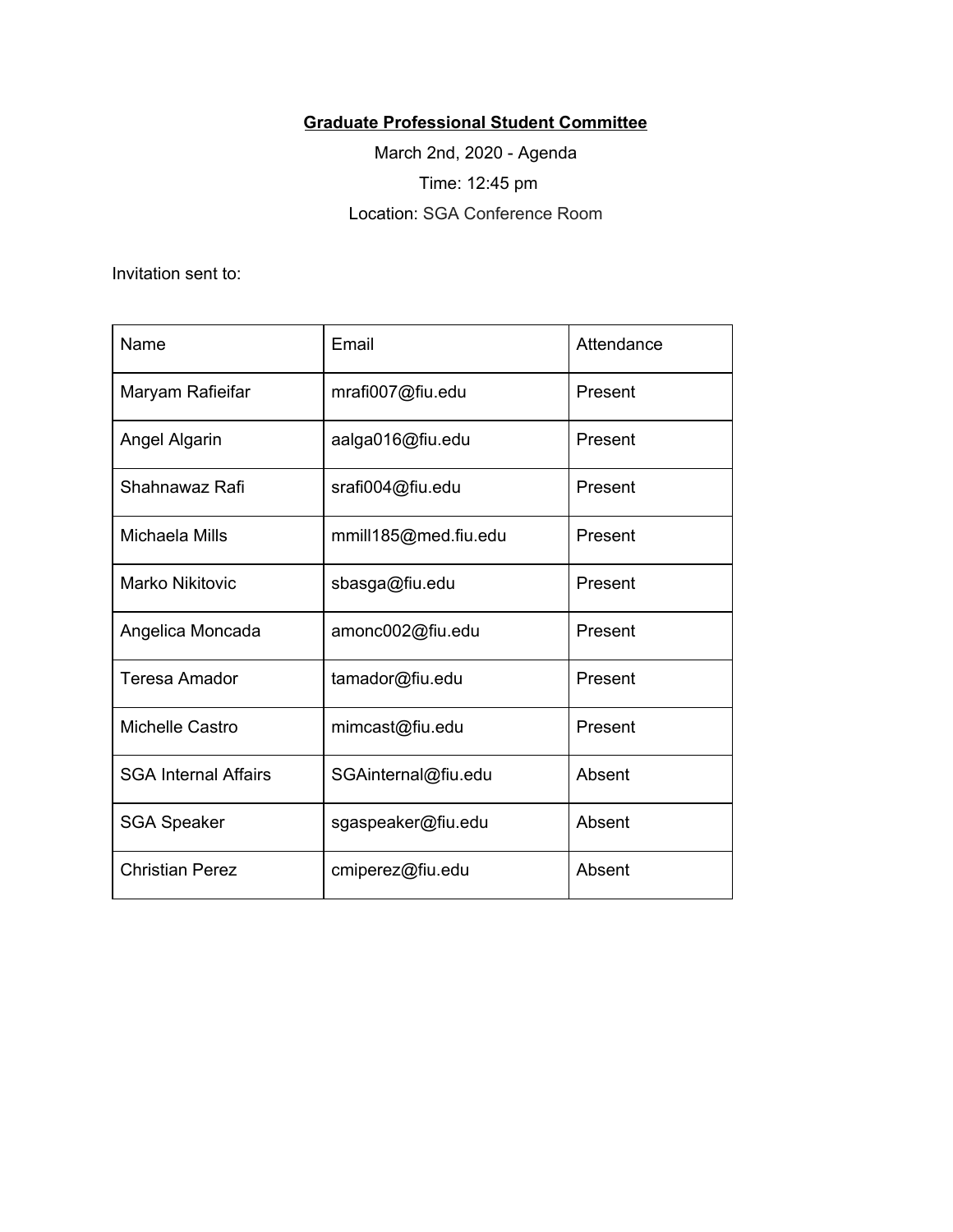For this meeting we addressed the following points:

- 1. Teresa:
	- a. She got an invoice of an unknown flyer PR was made for 2800 but did not include shipping and handling. Final invoice was \$3044
	- b. Confirmed Vicky's order is on the 30th
	- c. Delivery for Panera is from 12:15 to 12:30. Teresa needs to place the order online.
	- d. Chilis will be payed on the same day
	- e. Boucher can be picked up 2 days before.
	- f. Make sure to pick up the publix drinks before 5:30 PM because they need to call Teresa for confirmation
	- g. Add napkins, paper towels, trash bags (Teresa can give us bags)
	- h. Reconsider travel funding applications:
		- i. Rime Jebai's application for travel funding (Angel's email)
			- 1. Vote: 6 yays 0 nays 0 abstentions. Vote Unanimously to accept the travel funds for Rime Jebai
- 2. Townhall / Pre-GSAW on the 10th
	- a. Agenda: check the room, food, introductions for each speaker, allow them to say what they are doing (5 - 10 mins), start questions from moderator (Angel), do 10 - 20 minutes open forum.
	- b. Talking points for the president:
		- i. Graduate student metrics
		- ii. How do you cater to specific graduate student needs?
		- iii. Research funding
		- iv. What are your current initiatives regarding graduate students and can you tell the graduate students a particular project.
		- v. What do you consider is the most pressing issue for graduate students?
		- vi. What are they doing regarding graduate stipends and housing accessibility for graduate student?
		- vii. What are the steps the university is taking regarding mental health for graduate students in particular
		- viii. How is the graduate school doing for Advisor and advisee relationships
	- c. Angel will get the drinks